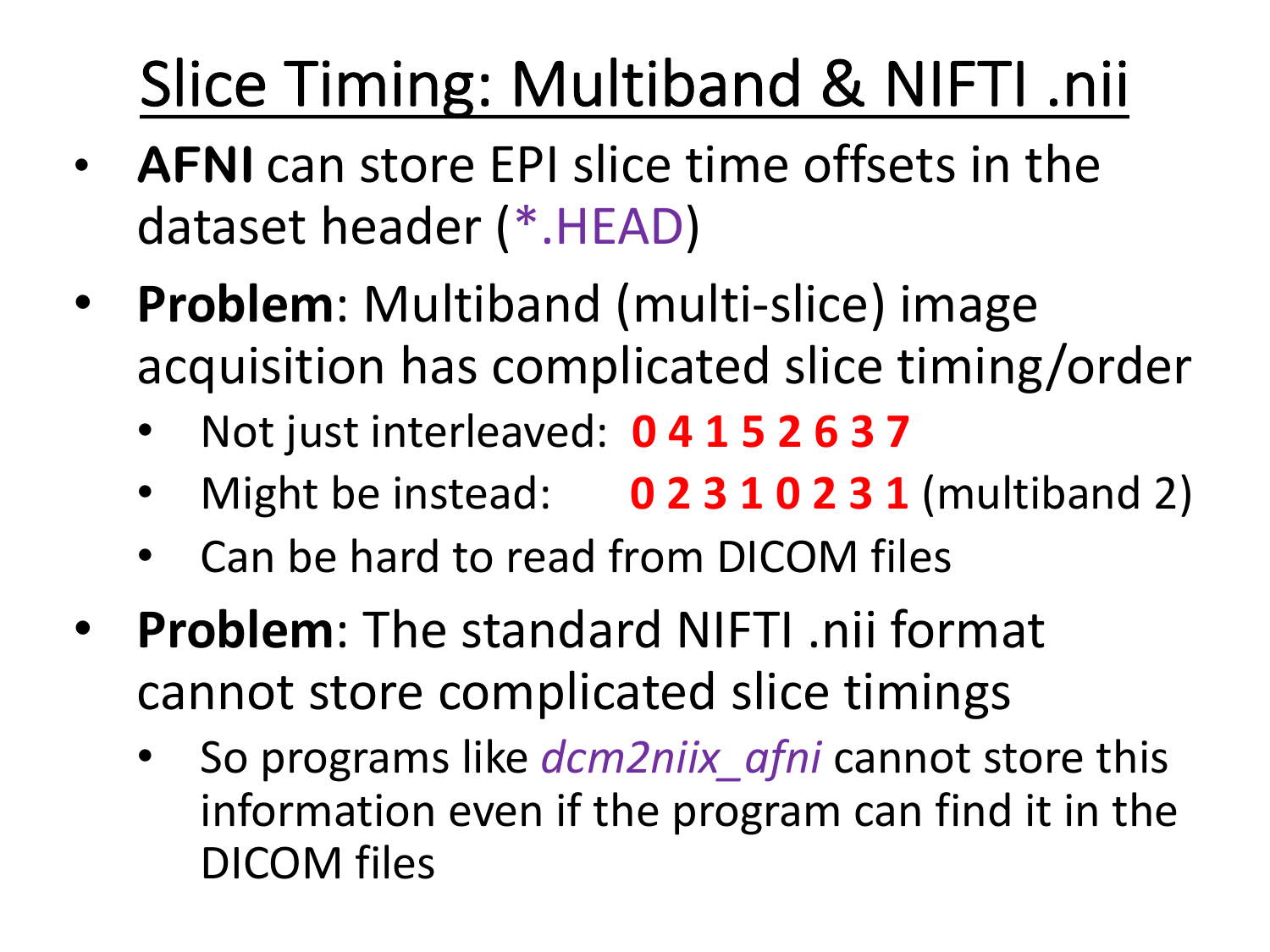## **AFNI** and Slice Timing

- I am assuming you have (or can find) the slice timing for your EPI datasets
	- If you are downloading data from some other place, you might not be able to get that timing
	- In that situation, you will just have to skip slice timing correction (*tshift* block in *afni\_proc.py*)
- It is possible to make *afni proc.py* use slice timing that is **not** stored in the dataset header, but it is complicated right now
- ☛ I plan to make a software change to **AFNI** to make it easier to store the slice timing in the NIFTI file, so *3dTshift* can do good work